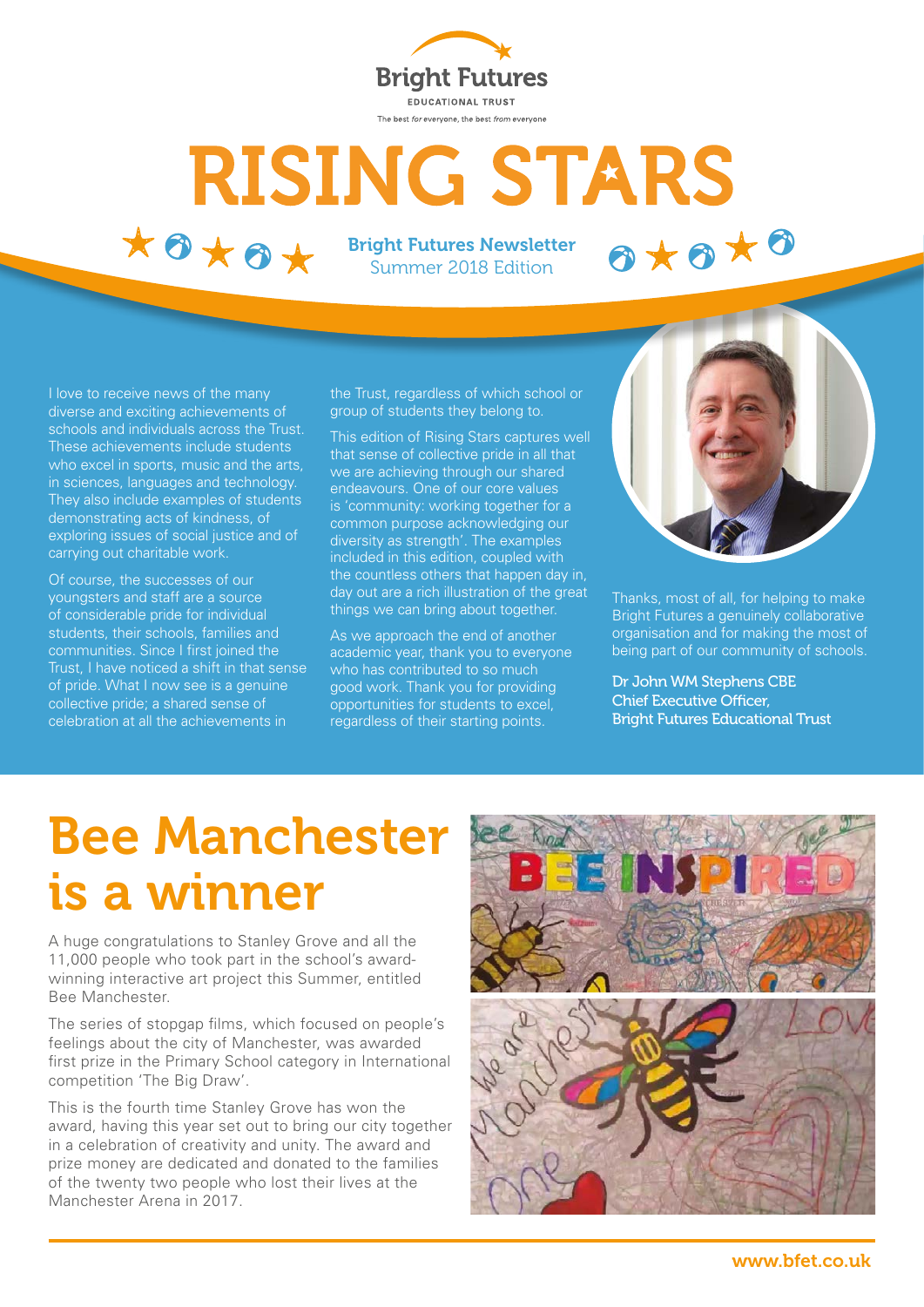### \*\*\*\*\*\*\*\*\*\*\*\*\*\*\*



#### Melland performs at HOME



Melland students have had the opportunity to work with professional actors and this term, at

HOME Theatre. Melland was one of only five Manchester schools to be chosen as is working to promote engagement with the arts. With the help of Mighty Heart personal growth and community harmony. A great time was had by all.

CMA at Victoria Baths



This term saw the culmination of Cedar Mount's collaborative humanities project students have been working together the battle for women's suffrage, entitled 'Turning the Tides - First in the Fight'. performance they put on in the fantastic location of Victoria Baths. Singing, acting, dancing and rapping was all included in this

## Women in Leadership



Our Alliance for Learning has won a bid to become the new Northwest hub for the Department of Education's Women Leading in Education Initiative.

The Northwest hub has been created to raise the profile of women in education; providing support, advice, coaching and mentoring, to ensure career satisfaction, progression and retention - hopefully encouraging more women to step up to senior leadership roles in education.



Lisa Fathers, Director of Teaching School & Partnerships, is taking on one of the hub lead roles along with Melanie Wicks of Wellacre Academy, one of our Learning Schools. They will be looking to inspire and support more women through mentoring sessions, workshops and online training. The programme was launched with a coaching conference held in Manchester at the end of June.

### It's a jungle for Marton

Marton students had a wild time at Blackpool's Grand Theatre recently. As part of the its new Arts and Resilience programme, the theatre is holding creative workshops with local artists to explore resilience and confidence. Marton pupils



took part in a Jungle Book project, making masks, totem poles and banners, before singing their way to the theatre to watch a performance of the classic tale.

## Compassionate Class 2018



Pupils at Rushbrook are proud to share the news that they have been presented with a Highly Commended award in the RSPCA's Most Compassionate Class of 2018 Competition. They put a huge amount of work into creating a video entitled 'Rocket Man', to demonstrate their understanding of the needs of animals and how to care for them.

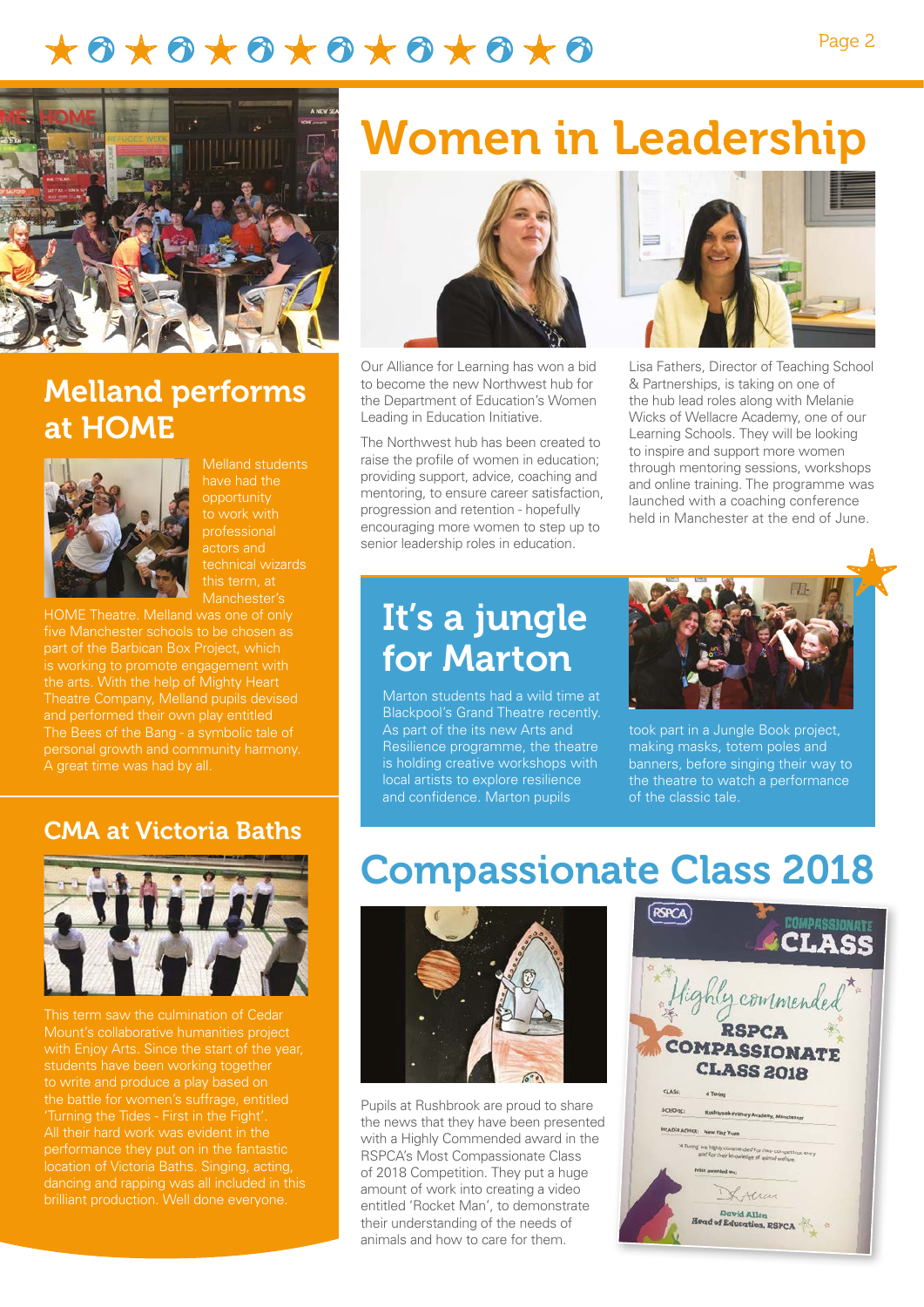$\star \bullet \star \bullet \star \bullet \star \bullet \star \bullet \star \bullet \star \bullet$ 

### Blackpool Youth Games

South Shore students joined almost 3,000 other young people to take part in the Blackpool Youth Games this term. This weeklong sporting extravaganza included dodgeball, football, trigolf, cricket and even a primary school aqua splash festival.

South Shore were crowned champions of the secondary girl's football and secondary boy's dodgeball competitions - well done everyone!

### Fantastic, Francesca

Three cheers for Francesca Brint of AGGS - she has just won the National U20 Championship in the 1500m and is officially the best in her age group in Britain. She has qualified for the World Championships!



# Excellent, Ellie

A massive well done for South Shore's Ellie Etheridge in year 9. Ellie plays in goal for the U14's girls Preston North End team who won the National Final and was chosen to represent the Lancashire U14 girls team on the back of this success, winning the national final at Stoke City's Britannia Stadium, which was shown on live TV!



# It's all cricket

We've been bowled over by Cedar Mount's Year 9 cricket team. They beat Abraham Moss to win The Manchester Schools Cricket Tournament at Manchester Grammar School last week. Congratulations, all!



### Melland tee off

June saw Melland students tee off in a Tri-Golf tournament with many other schools from the local area. The team scored 662 points overall but more importantly this was a really great event for everybody involved - and the students really enjoyed developing their social and coordination skills in this way.



## Soccer Aid

Sport really does bring people together for the greater good, as demonstrated by Soccer Aid. In June, students and staff at Stanley Grove had a great afternoon raising vital funds for the charity. The Rights Respecting School Ambassadors organised an afternoon of and donated to Unicef.